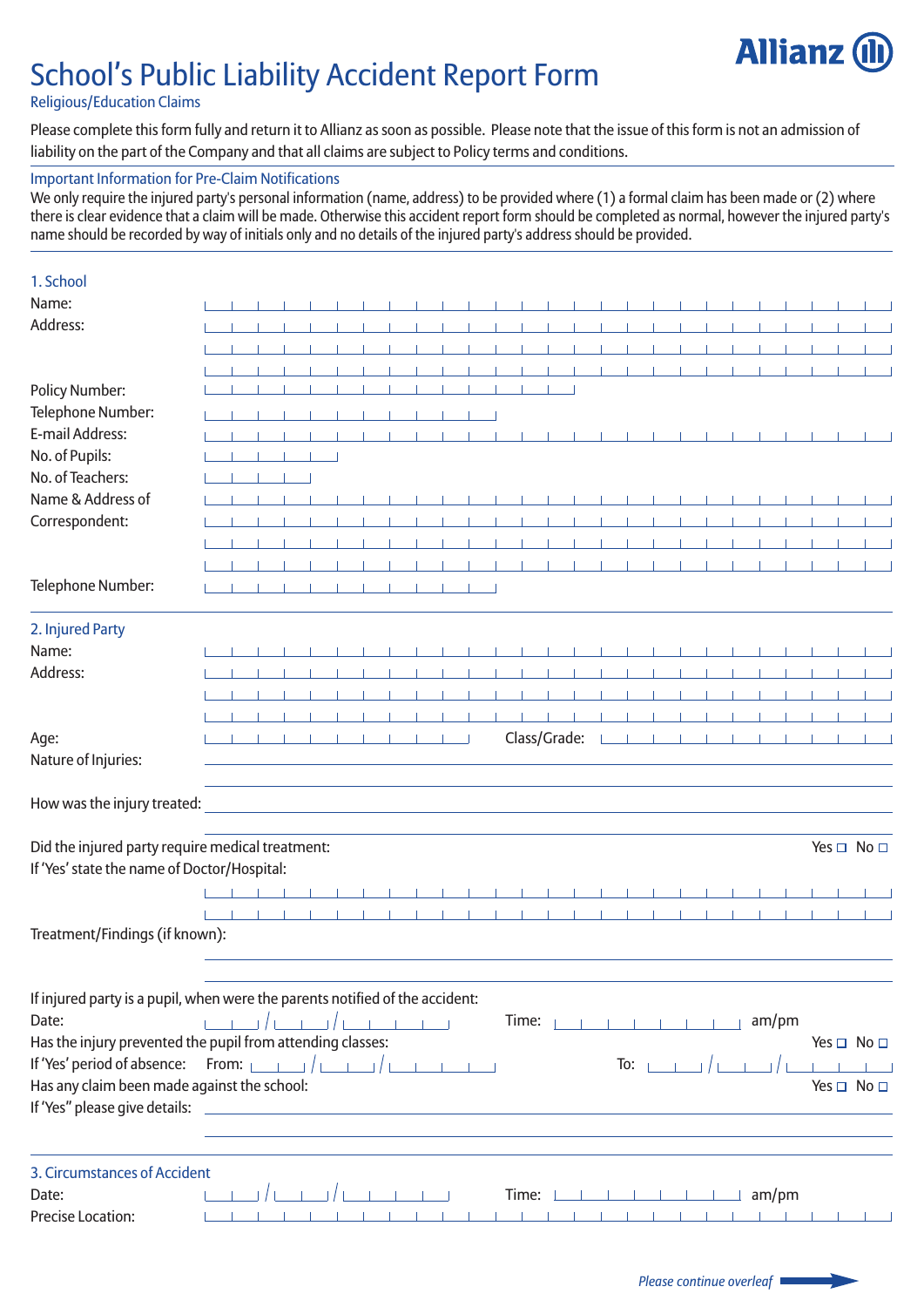### 3. Circumstances of Accident (continued)

Nature of activity in which the injured party was engaged when the accident occurred:

| Full description of accident:                                                                                                      |  |                                                                                                                        |  |  |  |                   |  |                   |          |                          |          |  |           |   |                            |
|------------------------------------------------------------------------------------------------------------------------------------|--|------------------------------------------------------------------------------------------------------------------------|--|--|--|-------------------|--|-------------------|----------|--------------------------|----------|--|-----------|---|----------------------------|
| If injured party is a pupil what arrangements were in force for supervision of the pupils at the time of the accident:             |  |                                                                                                                        |  |  |  |                   |  |                   |          |                          |          |  |           |   |                            |
| How many pupils were in the area when the accident happened:<br><br>How many teachers were supervising the area: Latin Latin Links |  |                                                                                                                        |  |  |  |                   |  |                   |          |                          |          |  |           |   |                            |
| Was the accident caused by any defect in the premises:<br>If 'Yes' give details:                                                   |  | <u> 1989 - Johann Barn, mars ann an t-Amhain ann an t-Amhain an t-Amhain an t-Amhain an t-Amhain an t-Amhain an t-</u> |  |  |  |                   |  |                   |          |                          |          |  |           |   | Yes $\Box$ No $\Box$       |
| Was the incident witnessed by a teacher/supervisor:                                                                                |  |                                                                                                                        |  |  |  |                   |  |                   |          |                          |          |  |           |   | Yes $\Box$ No $\Box$       |
| If 'Yes' state: Name:                                                                                                              |  |                                                                                                                        |  |  |  |                   |  |                   |          |                          |          |  |           |   |                            |
| Address:                                                                                                                           |  |                                                                                                                        |  |  |  |                   |  |                   |          |                          |          |  |           |   |                            |
|                                                                                                                                    |  | $\sim$ 1                                                                                                               |  |  |  |                   |  | <b>Contractor</b> |          | <b>Contract Contract</b> |          |  | $\sim$ 10 |   |                            |
|                                                                                                                                    |  |                                                                                                                        |  |  |  |                   |  |                   |          |                          |          |  |           |   |                            |
| If 'No' to whom was it first reported:                                                                                             |  |                                                                                                                        |  |  |  |                   |  |                   |          |                          |          |  |           |   |                            |
|                                                                                                                                    |  |                                                                                                                        |  |  |  |                   |  |                   |          |                          |          |  |           |   |                            |
| When reported:                                                                                                                     |  |                                                                                                                        |  |  |  | Time: $\mathbf 1$ |  |                   | $\sim$ 1 |                          | $-1 - 1$ |  | am/pm     |   |                            |
| By whom:                                                                                                                           |  |                                                                                                                        |  |  |  |                   |  |                   |          |                          |          |  | $\sim$ 10 |   |                            |
| Were there other witnesses:                                                                                                        |  |                                                                                                                        |  |  |  |                   |  |                   |          |                          |          |  |           |   | Yes $\square$ No $\square$ |
| If 'Yes' please give details:                                                                                                      |  |                                                                                                                        |  |  |  |                   |  |                   |          |                          |          |  |           |   |                            |
| Name:                                                                                                                              |  |                                                                                                                        |  |  |  |                   |  |                   |          |                          |          |  |           | . |                            |
| Address:                                                                                                                           |  |                                                                                                                        |  |  |  |                   |  |                   |          |                          |          |  |           |   |                            |
|                                                                                                                                    |  |                                                                                                                        |  |  |  |                   |  |                   |          |                          |          |  |           |   |                            |
|                                                                                                                                    |  |                                                                                                                        |  |  |  |                   |  |                   |          |                          |          |  |           |   |                            |
| Name:                                                                                                                              |  |                                                                                                                        |  |  |  |                   |  |                   |          |                          |          |  |           |   |                            |
| Address:                                                                                                                           |  |                                                                                                                        |  |  |  |                   |  |                   |          |                          |          |  |           |   |                            |
|                                                                                                                                    |  |                                                                                                                        |  |  |  |                   |  |                   |          |                          |          |  |           |   |                            |
|                                                                                                                                    |  |                                                                                                                        |  |  |  |                   |  |                   |          |                          |          |  |           |   |                            |

## Data Protection Acts - collection and use of personal information

The information you provide to Us when you report an accident/make a claim will be collected and used by Us to process your claim. Allianz p.l.c. is the data controller in respect of all such information, and references to We and Us in this statement shall be construed accordingly.

USES. Information you supply may be used for the purposes of insurance administration (including processing, claims handling, reinsurance and fraud prevention) by Us, our agents, our reinsurers, and any intermediary acting for you. In assessing any claims made, We may undertake checks against publicly available information such as electoral roll, court judgements, bankruptcy or repossessions.

DISCLOSURE. We may share with our agents and service providers, members of the Allianz Group, other insurers and their agents, and with any intermediary acting for you, and with recognised trade, governing, and regulatory bodies (of which We are a member or by which We are governed), information We hold about you and your claims history. This includes Insurance Link, the Irish Insurance Federation's antifraud claims matching database. We may in certain circumstances use private investigators to investigate a claim.

SENSITIVE DATA. We may need to collect sensitive data relating to you (such as medical or health record or condition, convictions etc.) in order to administer your claim. By your signature you signify your consent to such information being used, processed and disclosed by Us, our agents and other insurers for the purposes of insurance administration (including processing, claims handling, reinsurance and fraud prevention).

RETENTION. Under the Consumer Protection Code we are obliged to retain your records for 6 years from the date your claim is settled. In certain circumstances we will retain your information for longer periods if this is required under specific insurance legislation.

CONSENT. By providing Us with your information and by your signature you consent to all of your information being used, processed, disclosed and retained for the purposes of insurance administration (including processing, claims handling, reinsurance and fraud prevention).

CALL RECORDING. Calls may be recorded or monitored for regulatory, training and quality purposes. *Please continue overleaf*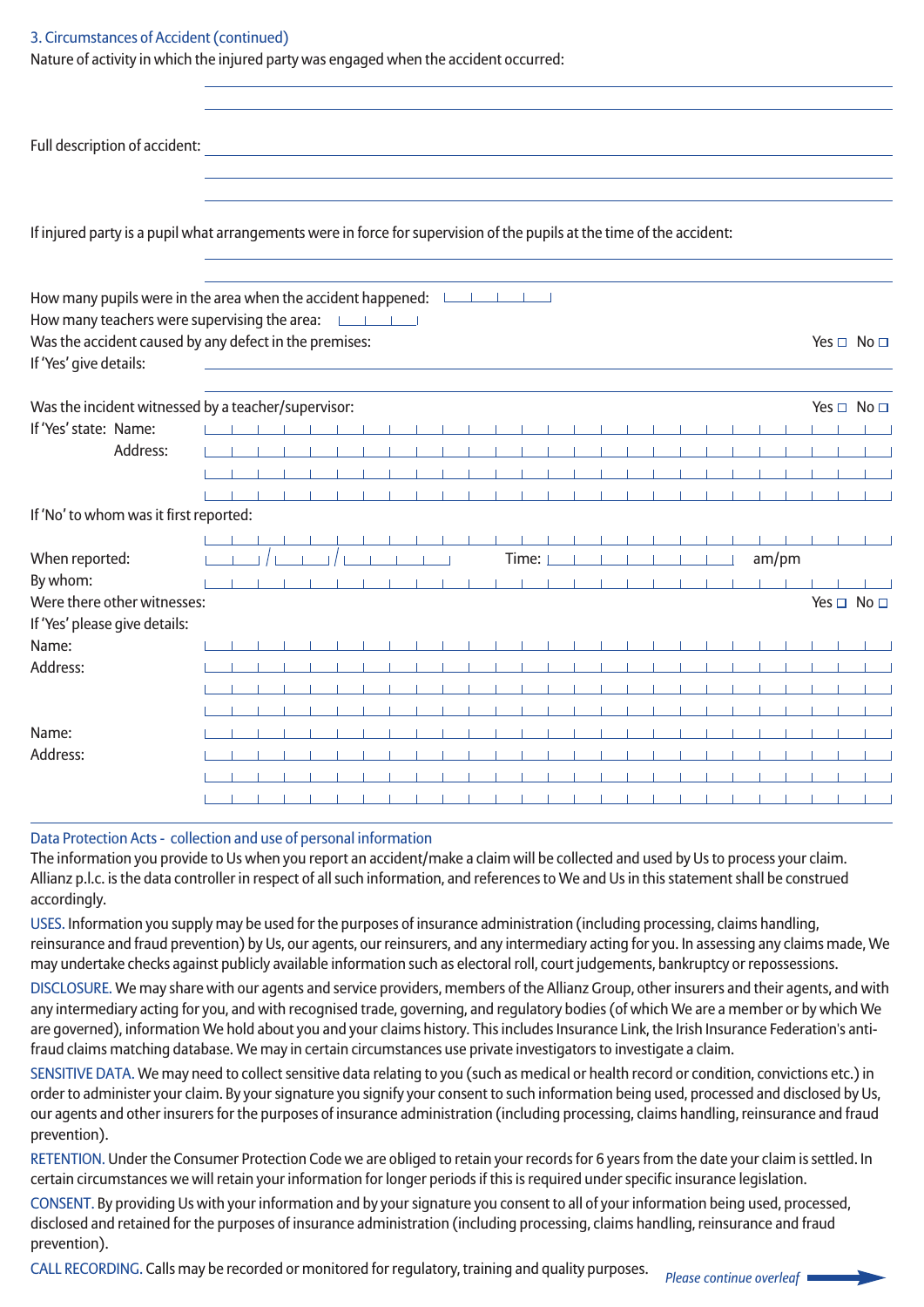#### 4. Notes

- 1. Your policy covers your Legal Liability at Common Law for accidents to Members of the Public.
- 2. You are not automatically responsible for each and every accident which occurs on your premises.
- 3. Responsibility rests with the injured party to prove that the injuries suffered were as a direct result of negligence on your part.
- 4. If the accident was caused by defective equipment, please retain for inspection by a Company Representative.
- 5. Statements should be obtained from witnesses as soon as possible while the incident is fresh in their minds. Please draw a sketch of the location if appropriate.

### 5. Sketch Map

If accident occurred in the playground please draw a rough plan of same, indicating location and position(s) of teachers/supervisors

I/WE HEREBY CERTIFY that to the best of my/our knowledge and belief the statements and particulars contained herein are fully made and that I/we have withheld no material fact concerning the accident or the injured party.



Please return completed form and witness statements to: Allianz p.l.c., Allianz House, Elmpark, Merrion Road, Dublin 4. Telephone: 1890 77 99 99 Fax: (01) 613 4444 Email: info@allianz.ie Website: www.allianz.ie Allianz p.l.c. is regulated by the Central Bank of Ireland. Registered in Ireland, No. 143108